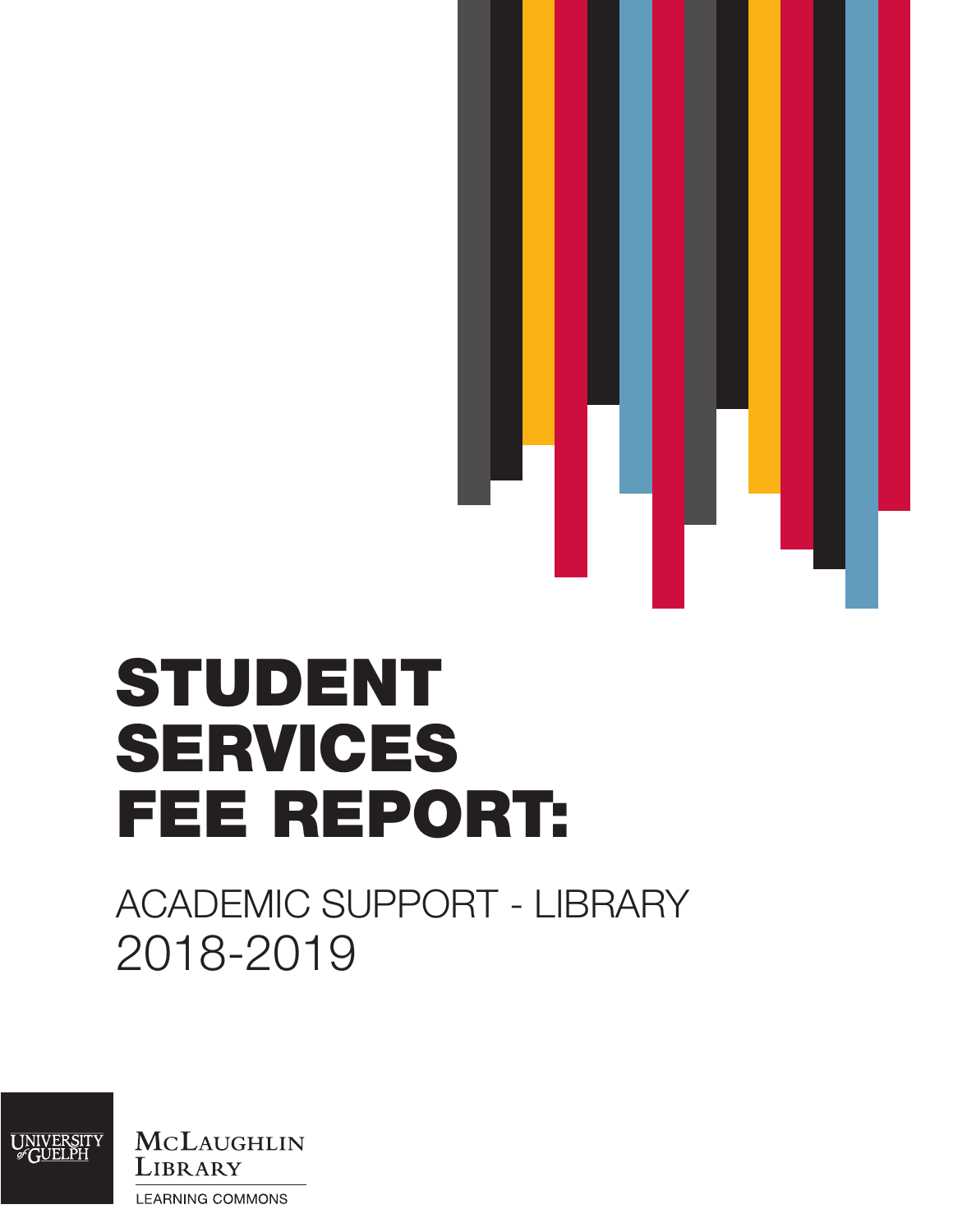## STUDENT SERVICES FEE REPORT: ACADEMIC SUPPORT - LIBRARY

NAME OF THE PROGRAM SUPPORTED BY STUDENT SERVICES FEE: Academic Support - Library

MAIN CONTACT: Kim Garwood Interim Head, Learning & Curriculum Support [kgarwood@uoguelph.ca](mailto:kgarwood%40uoguelph.ca?subject=) Ext. 56350

ADVISORY COMMITTEE MEMBERSHIP:

Madeline Ward (Chair) | Graduate Student Association Paige Beettam | Undergraduate Student Lindsey Fletcher | Central Student Association Chelsea Hartlen | Graduate Student Sebastian Lathangue | Undergraduate Student Stephanie Rosen | Undergraduate Student Joannah O'Hatnick | Library Staff Kim Garwood | Library Staff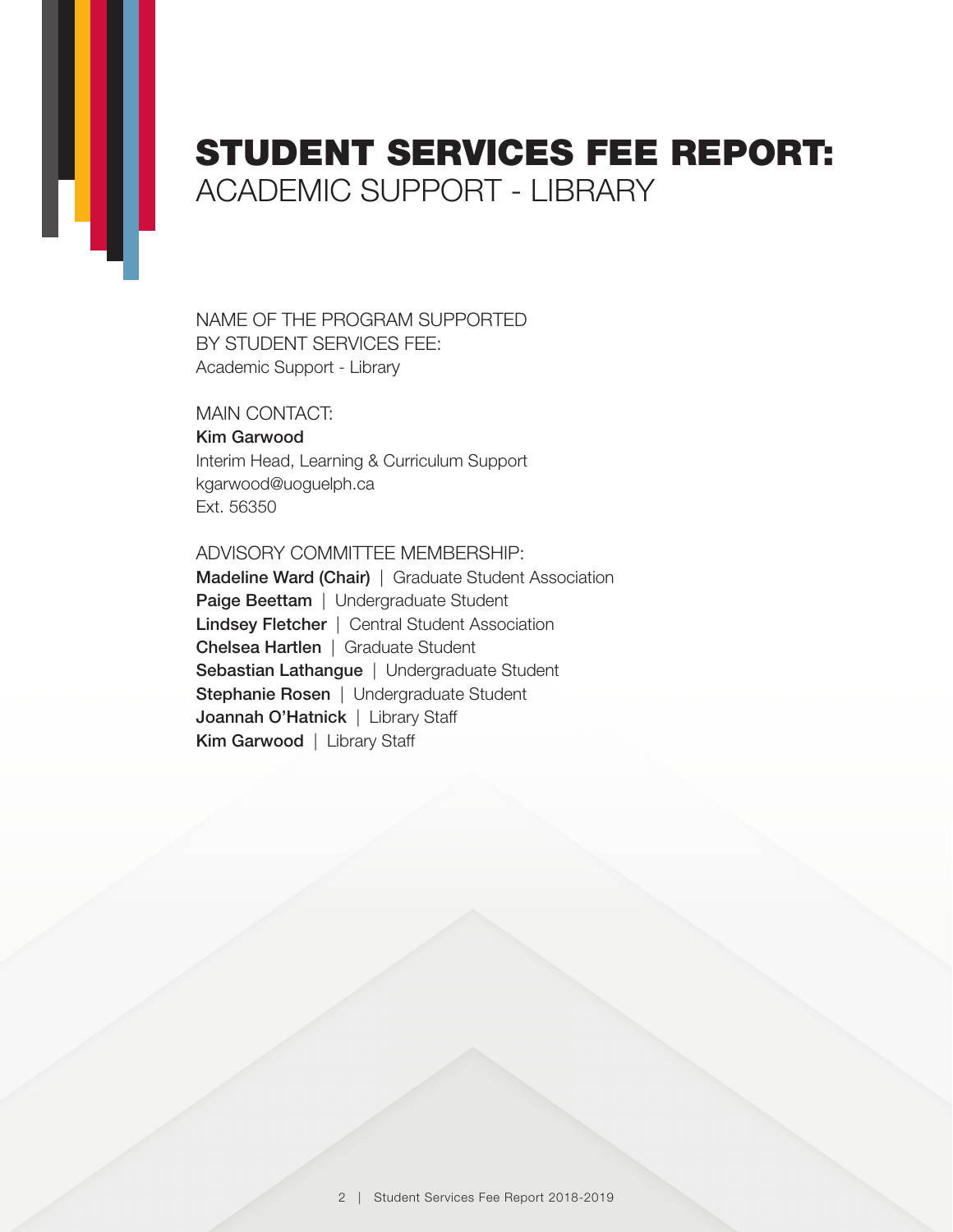Please tell us what services are supported by the Student Services Fee.

The Library services supported by SSF include Learning Services, Supported Learning Groups (SLGs), and Writing Services. These units provide services and resources that empower students to strengthen their academic skills and performance. We offer in-person and online writing consultations, studying and time management consultations, SLG sessions, English-as-an-additional-language (EAL) programming, in-depth programs for dissertations and theses, and a range of academic success guides, tools, and spaces, including the recently-opened Writing Room. As a site for experiential learning on campus, we provide challenging and meaningful paraprofessional roles for more than 100 students across the disciplines. We also support faculty in incorporating learning and writing skills in the curriculum and in-class activities.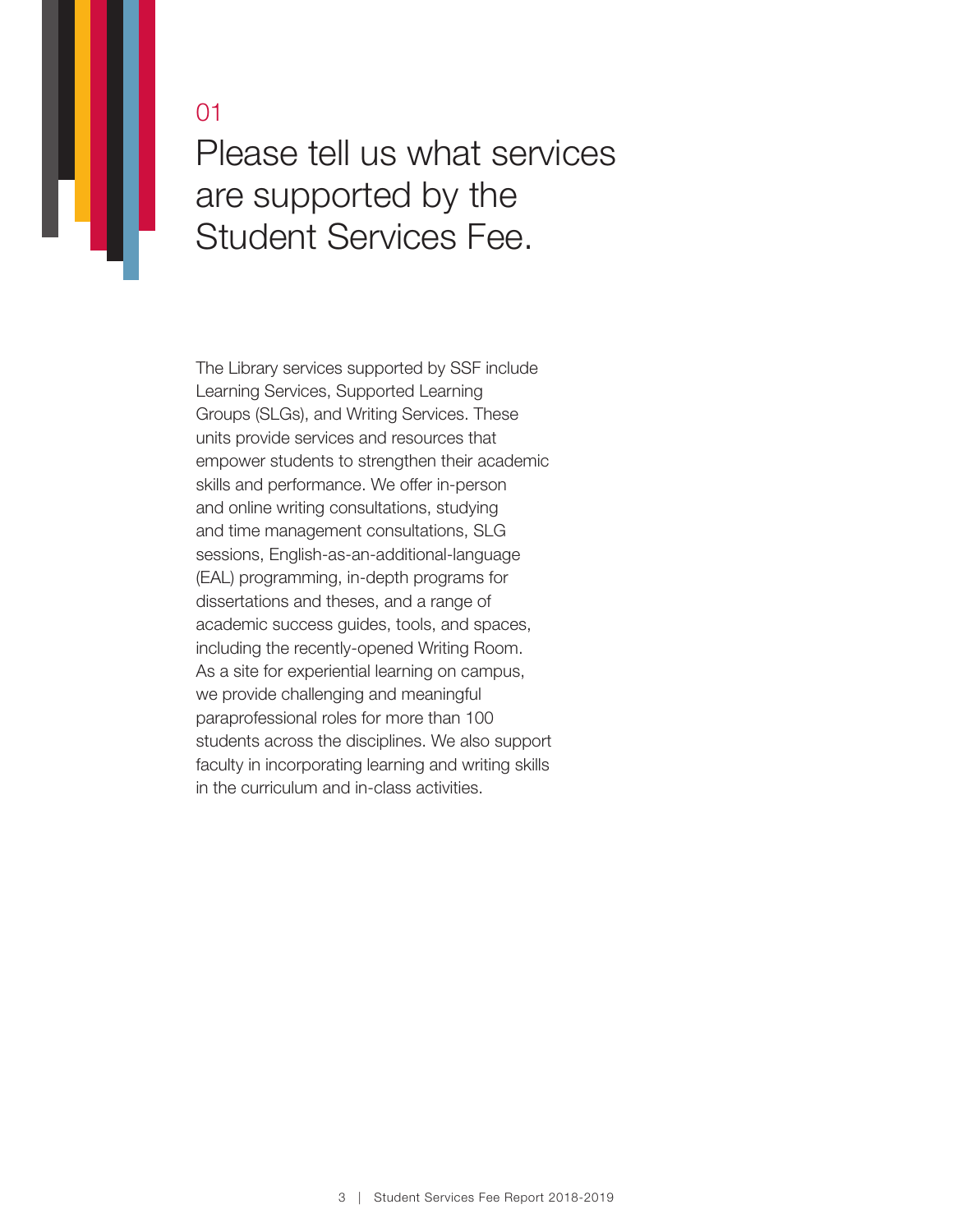What is the demand for these services, (provide evidence) and has it changed over the past two years? If there was significant change in demand, how has the unit responded?

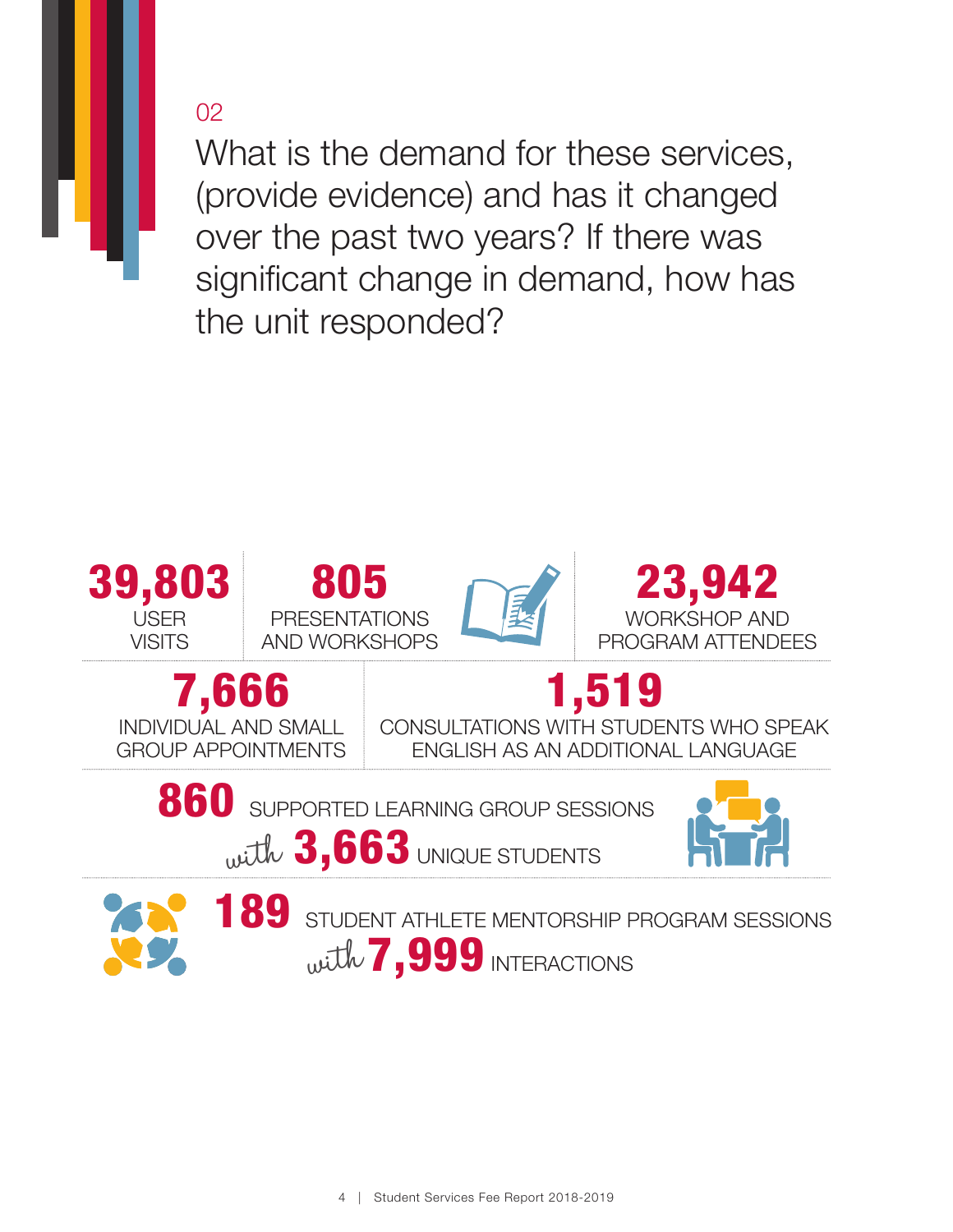Demand for our services has remained high in 2018-19. For the first time, workshop and program attendees have numbered over 20,000. Individual consultations continue to be a highly-utilized service (Fig. 1), and we continue to look for ways to meet this demand, including offering different appointment lengths and using a waitlist (Fig. 2). At the same time, in the past two years, we have been reviewing workload of staff and working to ensure that we are providing service that is sustainable within our current staff capacity.



*Fig. 1. Writing and Learning Services consultations 2014-19. Note: The large increase in 2018-19 numbers is owing to the inclusion of Student Athlete Mentorship consultations, which were not previously incorporated into our consultation counts.*



*Fig. 2. Writing Services consultation waiting lists 2014-19.*

5 | Student Services Fee Report 2018-2019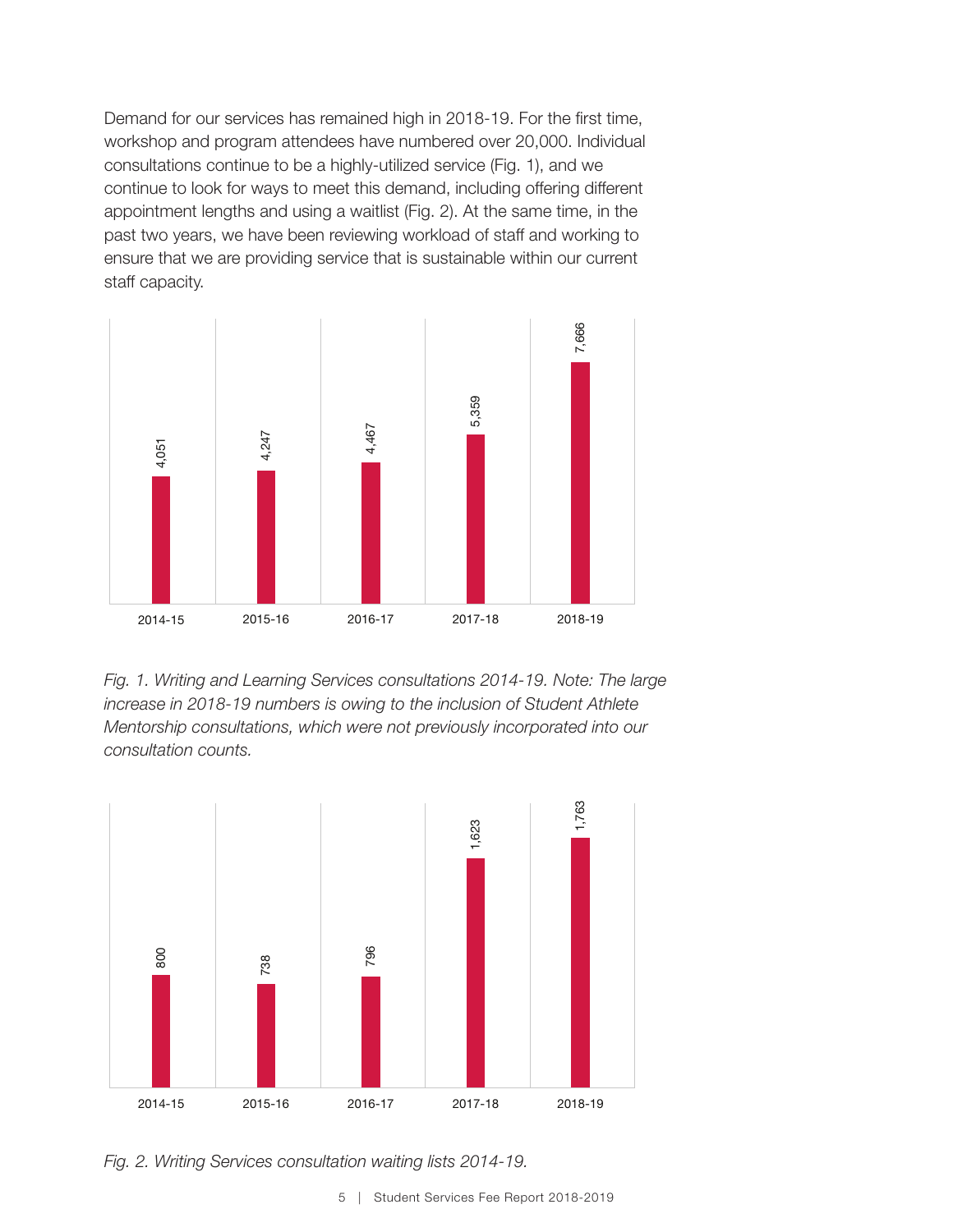Graduate students, who represent approximately 10% of the student body at the University of Guelph, account for approximately 20% of our users (e.g., Fig. 3).



*Fig. 3 Graduate and Undergraduate participation in consultations (top) and workshops (bottom) 2018-19*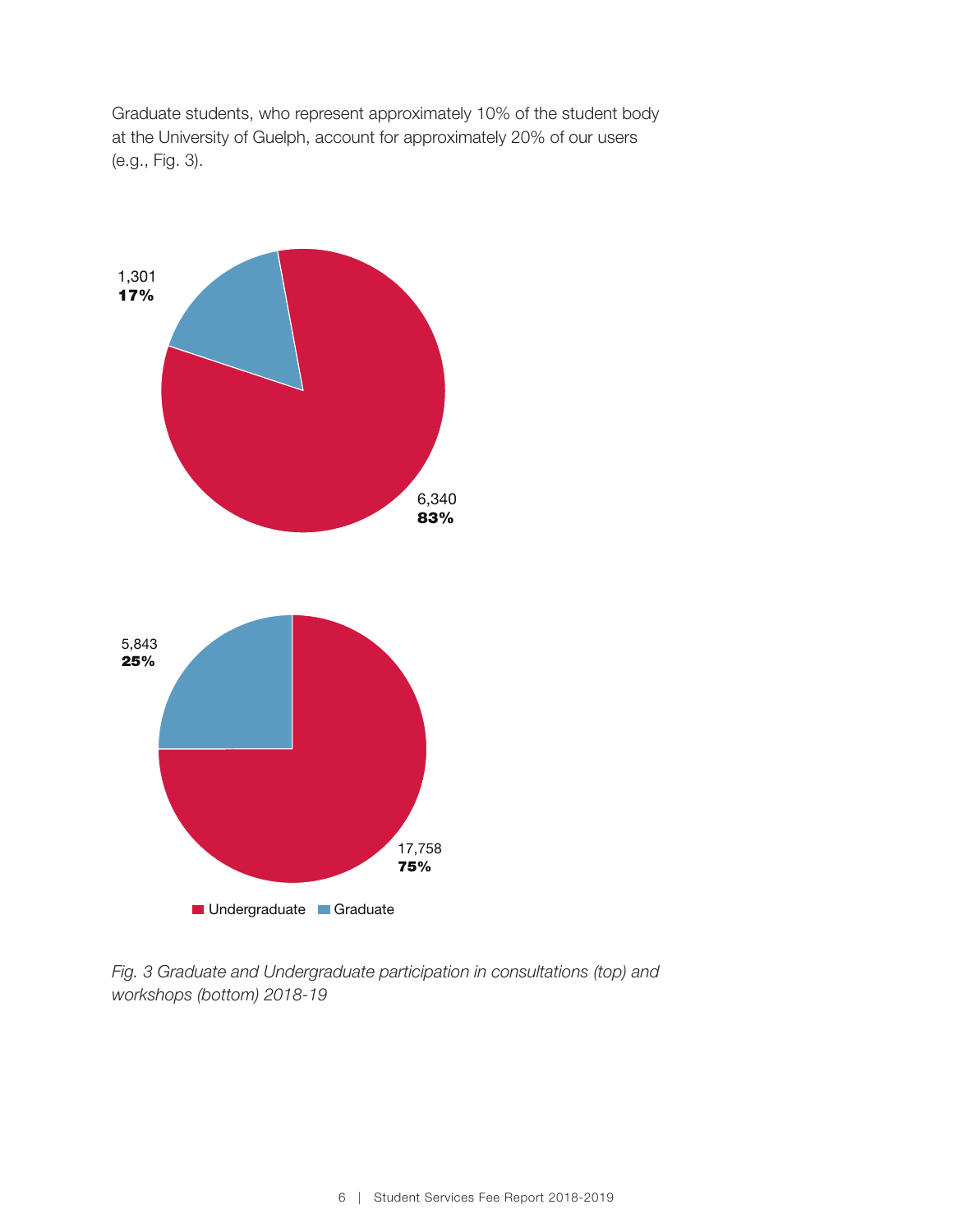In EAL support particularly, managing demand is an ongoing challenge. This year, we focused professional staff hours on programming and reduced professional staff consultations at times during the semester. This allowed us to offer more workshops and more small-group sessions; however, it has led to a decrease in our availability for individual consultations (Fig. 4). We are continuing to monitor demand and waiting lists to find the right balance between group and individual support.





#### EAL Workshop Participants



*Fig. 4. EAL consultation and workshop participants 2014-19*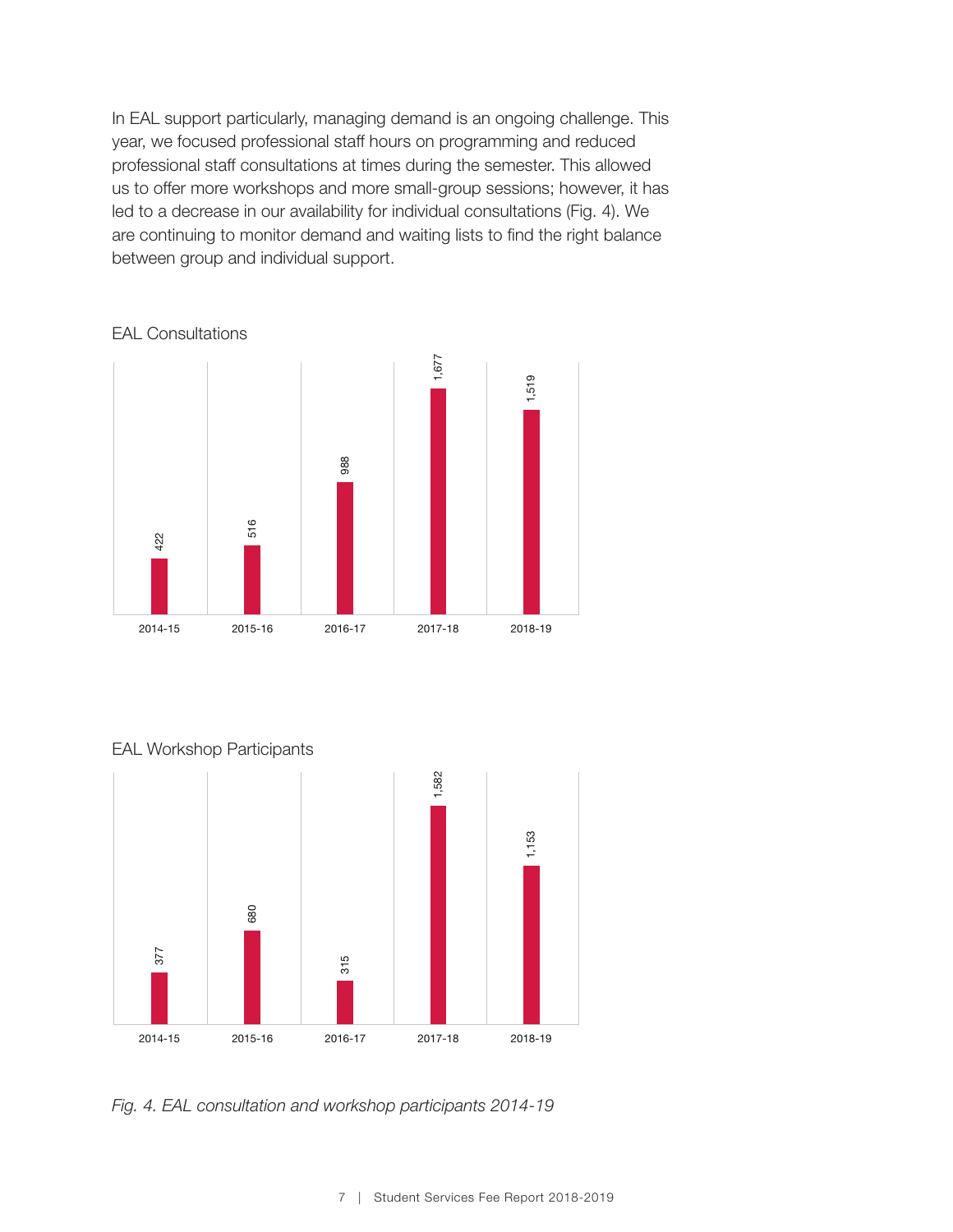In 2018-19, the SLG program supported 3,663 unique students in 57 sections of 18 courses (Fig. 5). Demand for SLG sessions is assessed within a longitudinal as well as curricular context. Occasionally, spikes in attendance during a certain semester are observed, and these fluctuations are monitored over time alongside information about curriculum or course format changes. We are currently operating at capacity; thus, to adapt to changing needs we must assess available data and reallocate our existing resources accordingly.



*Fig. 5. SLG interactions and participants 2016-19*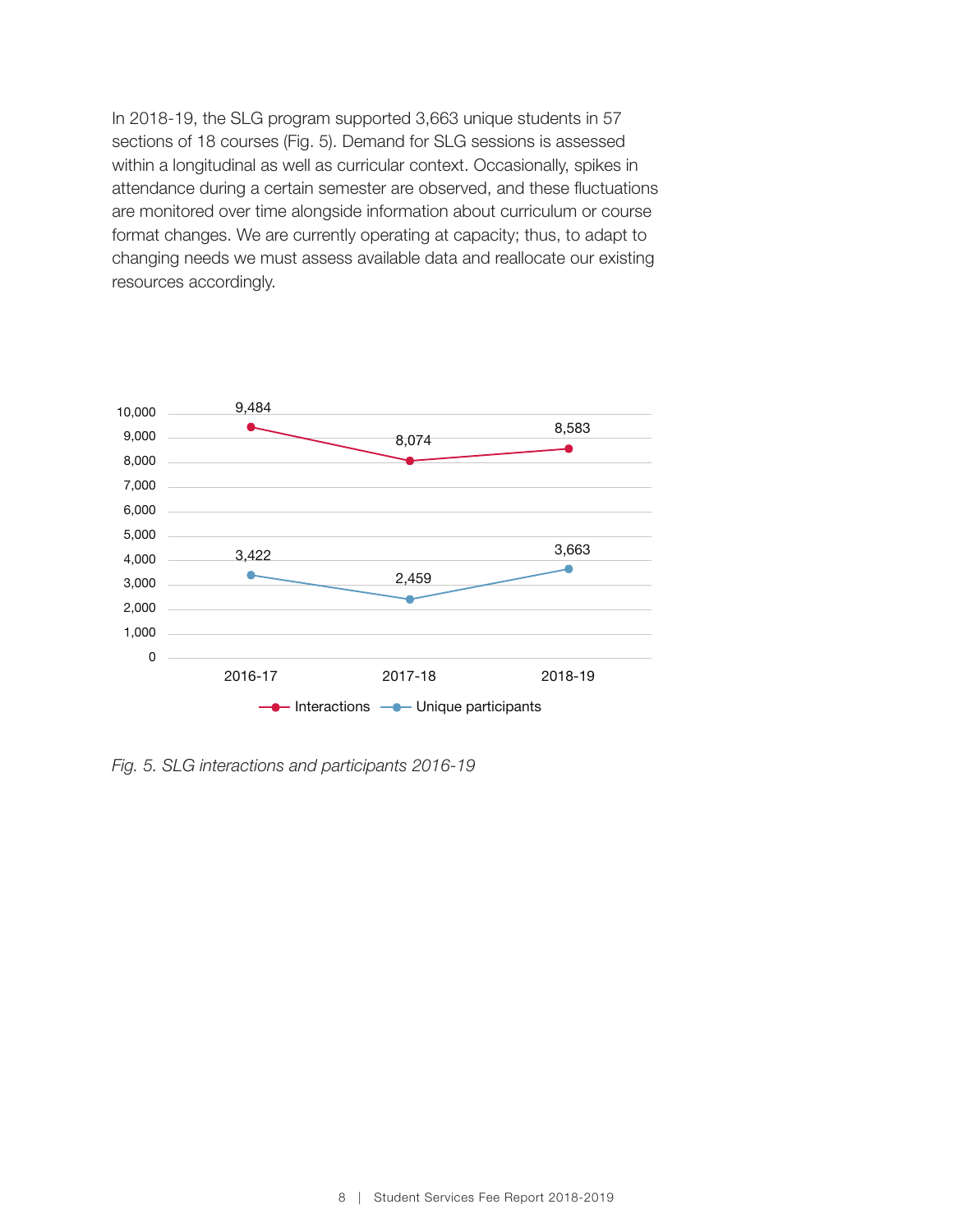What outcomes are you trying to achieve with these services? Please provide evidence the service is meeting its outcomes.

**Learning Services** supports students at all levels in developing academic skills in areas such as presentation skills, exam preparation, critical reading, procrastination, perfectionism, and time management. To achieve this outcome, we provide individual consultations, in-course instruction, and several collaborative programs, including the Student Athlete Mentorship (SAM) Program, the Engineering Peer Helper Program, and the Academic Action Program.

Writing Services supports students and faculty in becoming stronger, more confident writers through the development of problem-solving skills, writing strategies, awareness of discipline, audience and purpose, structure and language, and critical use of evidence. We provide individual consultations, in-course instruction, library-based workshops and programs such as Dissertation Boot Camp and EAL Writing Camp, and the Writing Room.

The **SLG Program** outcome is to provide students with the opportunity to become actively involved with the course content in historically challenging courses. To achieve this outcome, the program offers weekly peer-led sessions in which students work together to review material, discuss readings, practice problem-solving strategies, and integrate study skills with the given concepts.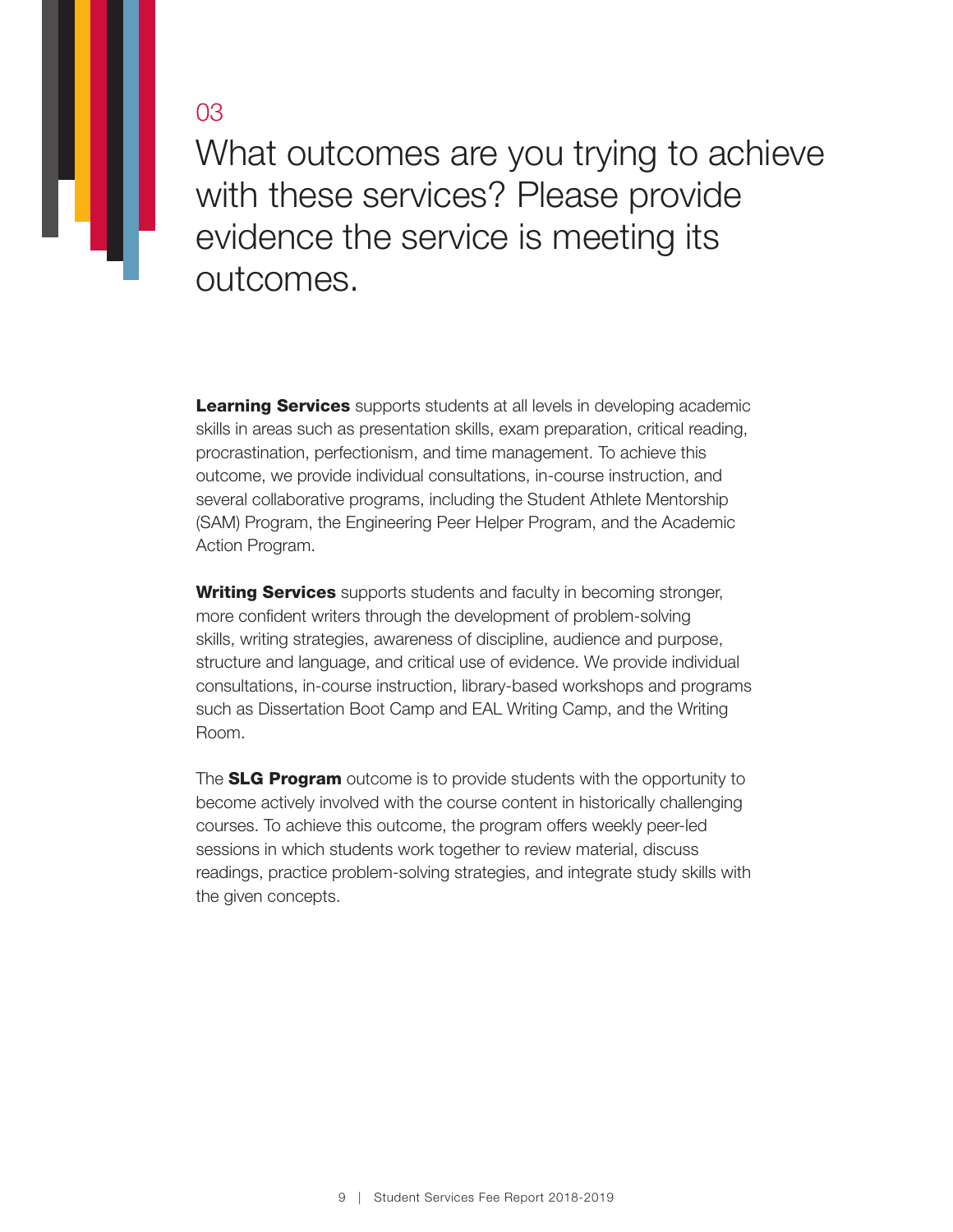Academic Support services and programs are regularly evaluated using a range of quantitative and qualitative measures that guide decisions about program changes and resource allocation. Below are some highlights:

#### LEARNING SERVICES

In-course instruction: 100% of faculty members who responded to the survey strongly agreed that the instruction was a valuable use of class time.

Consultations: 94% of respondents would recommend the service to others and would try one or more strategies discussed by the consultant.

Student Athlete Mentor Program: Overall, participants ranked their satisfaction with the program a 4.26 on a 5-point scale, crediting the program for increasing their ability to seek help, plan assignments, and get better grades.

#### WRITING SERVICES

In-course instruction: 100% of faculty members who responded to the survey agreed or strongly agreed that the instruction was valuable and relevant to participants.

Consultations: 97% (Fall 2018) and 100% (Winter 2019) of respondents were extremely satisfied or satisfied with their consultation experience.

Dissertation Boot Camp: 95% of participants reported that participating in the program was "very important" or "important" to their progress.

Brain Food thesis preparation workshops (collaboration among Writing Services, Learning Services and other library units): Students consistently ranked the usefulness of these sessions at 4.0 or higher, based on a 5-point scale.

#### SLG PROGRAM

Students ranked the helpfulness of SLGs in understanding course content at 4.29 on a 5-point scale and ranked the likelihood of recommending SLGs to others at 4.73.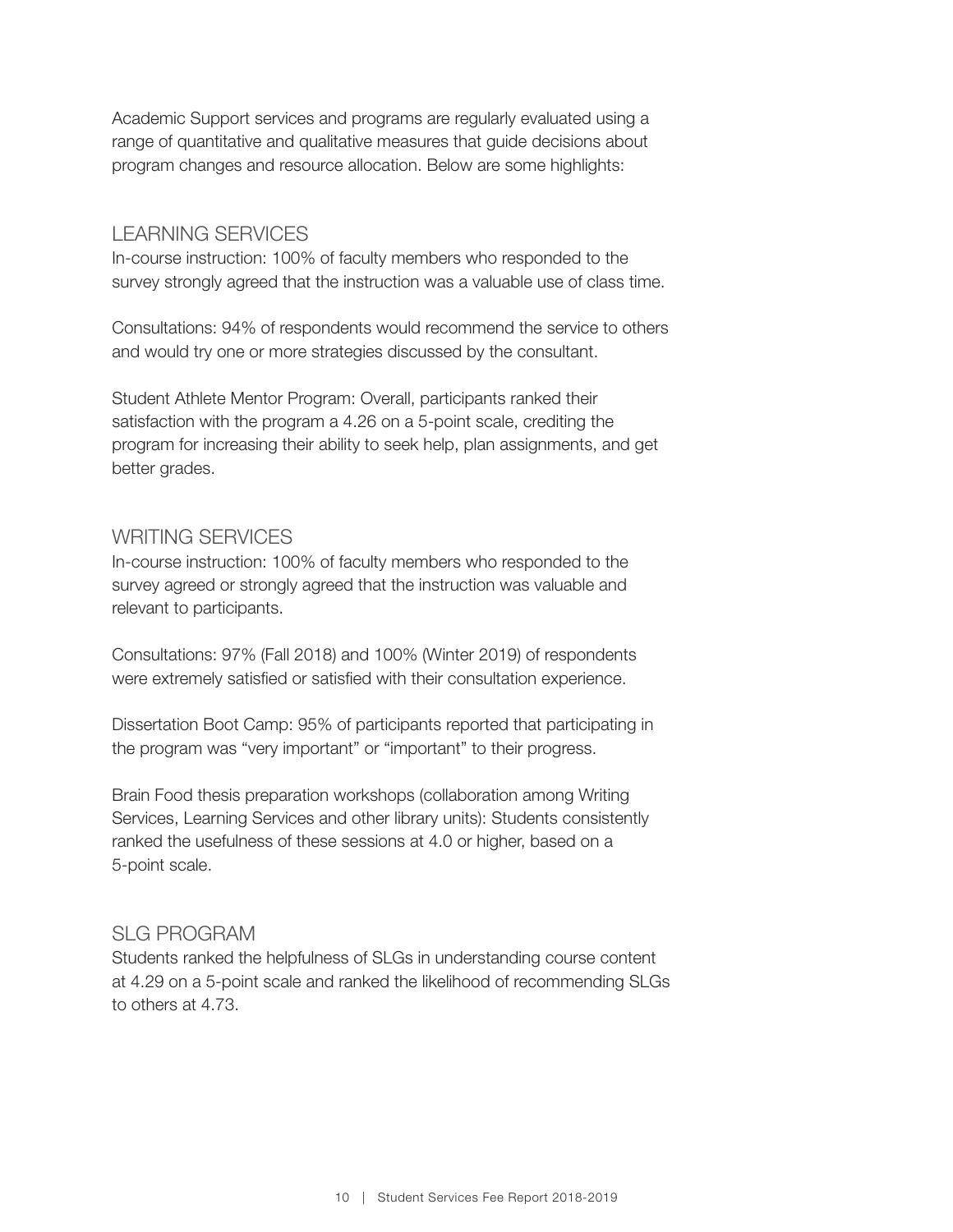My academic coach was an awesome resource throughout the semester. She helped me keep on track with my studies and show[ed] me ways to work through my procrastination. She showed me a method of doing multiple choice questions that really helped me do well on my biology midterm and I will definitely use the method again for finals.

- Academic Action Program participant, Fall 2018

I got a really good first impression from the SLG leader. I also felt good about having a way to stay up to date with lecture content and [I] enjoyed the people who also attended.

- MCB\*2050 SLG participant, Winter 2019

I attended the most recent DBC in the library, and I just wanted to say thanks for running such a great workshop! I've been incorporating a lot of things we discussed throughout the week into my writing habits as I try to get everything finished in time to graduate this summer. I met with my advisor to go over a timeline of completion and what my recent progress has been and having all my progress tracked explicitly made it so much easier to explain what I had been doing.

- Dissertation Boot Camp participant, Winter 2019

The Writing Room is good in the sense that its name was "writing room." This is important, maybe subconsciously, as you feel you need to write and do nothing else. Its being on the first floor of the library, close to the library staff and the writing centre, is a very heartening feature. You feel there are many people around you who can provide support when writing becomes hard. - Graduate student, Writing Room user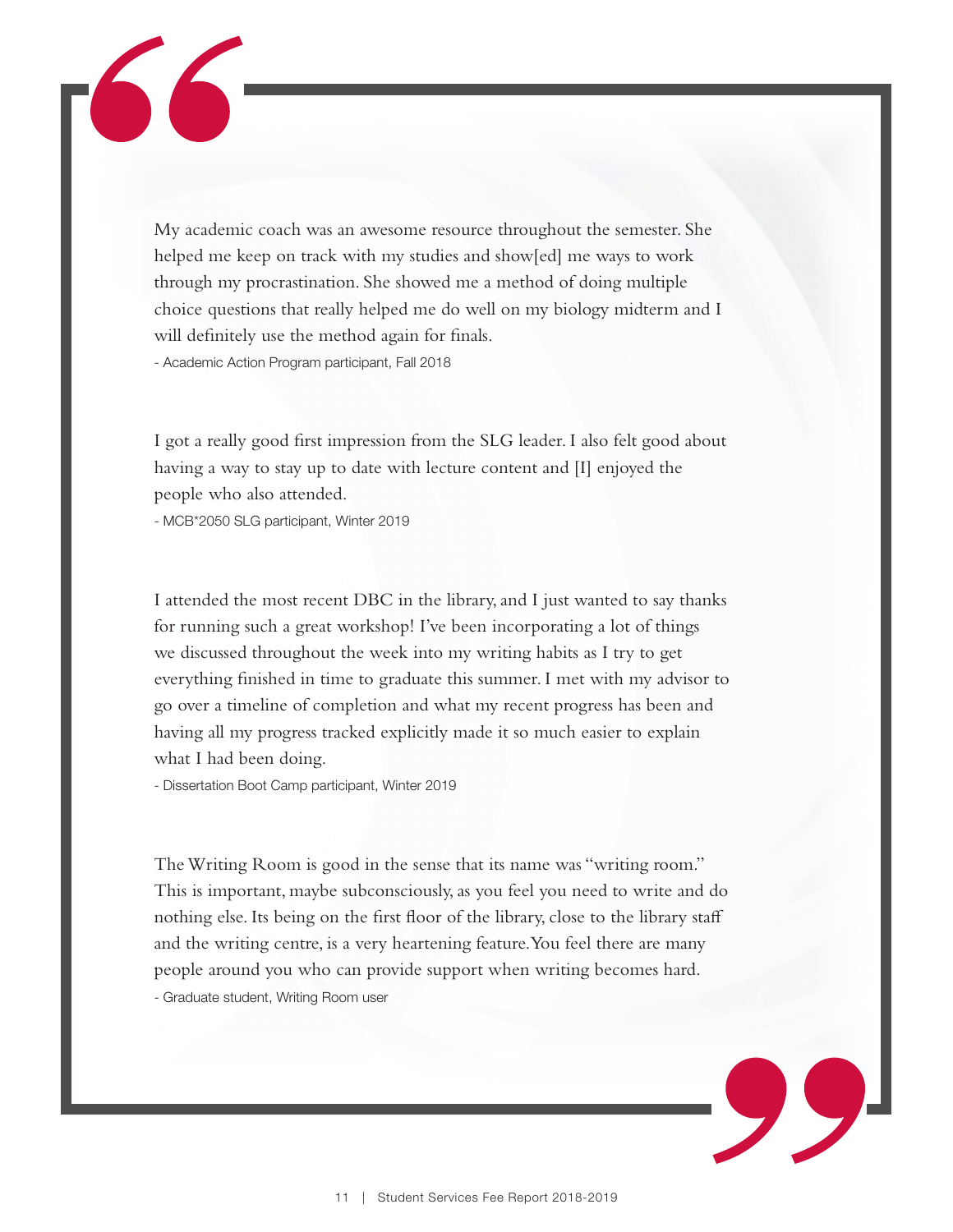Are there additional programs you would like to offer due to new needs being identified but are unable to do so because of limited resources or personnel? Please describe.

Additional resources and personnel, especially administrative and data collection/analysis assistance, are most needed to:

- Address waiting lists for consultations and programming, particularly for the growing number of EAL students
- Update and digitize older teaching materials to meet AODA standards and reflect best practices in teaching
- Respond to the increasing number of in-class and group workshop requests
- Increase the available spots for students in the Academic Action Program
- Develop and deliver workshops for graduate students on successful grant and proposal writing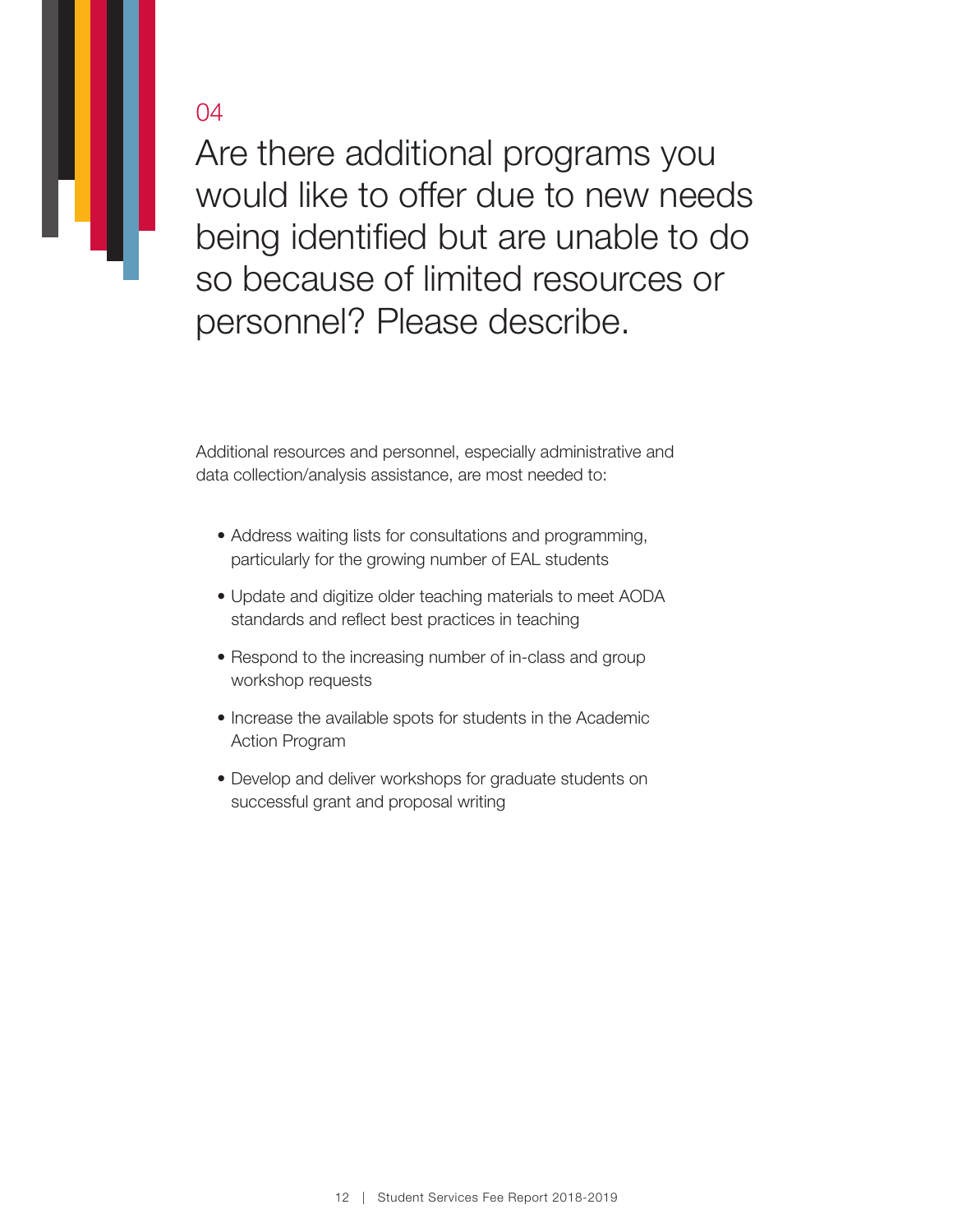Are there any programs which you feel should be reduced or eliminated (e.g. due to declining demand or need to provide other services that are a higher priority)? Can resources be reallocated to other activities in your area?

To enable staff sufficient time to prepare for and to teach workshops and programs, Writing Services decreased the number of individual consultations provided by professional staff and Learning Services did not offer the Presentation Boot Camp workshop in Fall 2018.

The SLG Program did not offer SLGs for PSYC 3290 (low attendance), MATH 1030 (no longer met criteria for the SLG Program), and STAT 2060 (no suitable SLG leader). Resources from discontinued SLGs were reallocated to a new SLG for ENGL 1030 for international students in the Integrated Admission Pathway (IAP) program offered by English Language Programs.

Please confirm if the unit charges user fees: 06

We do not charge any fees.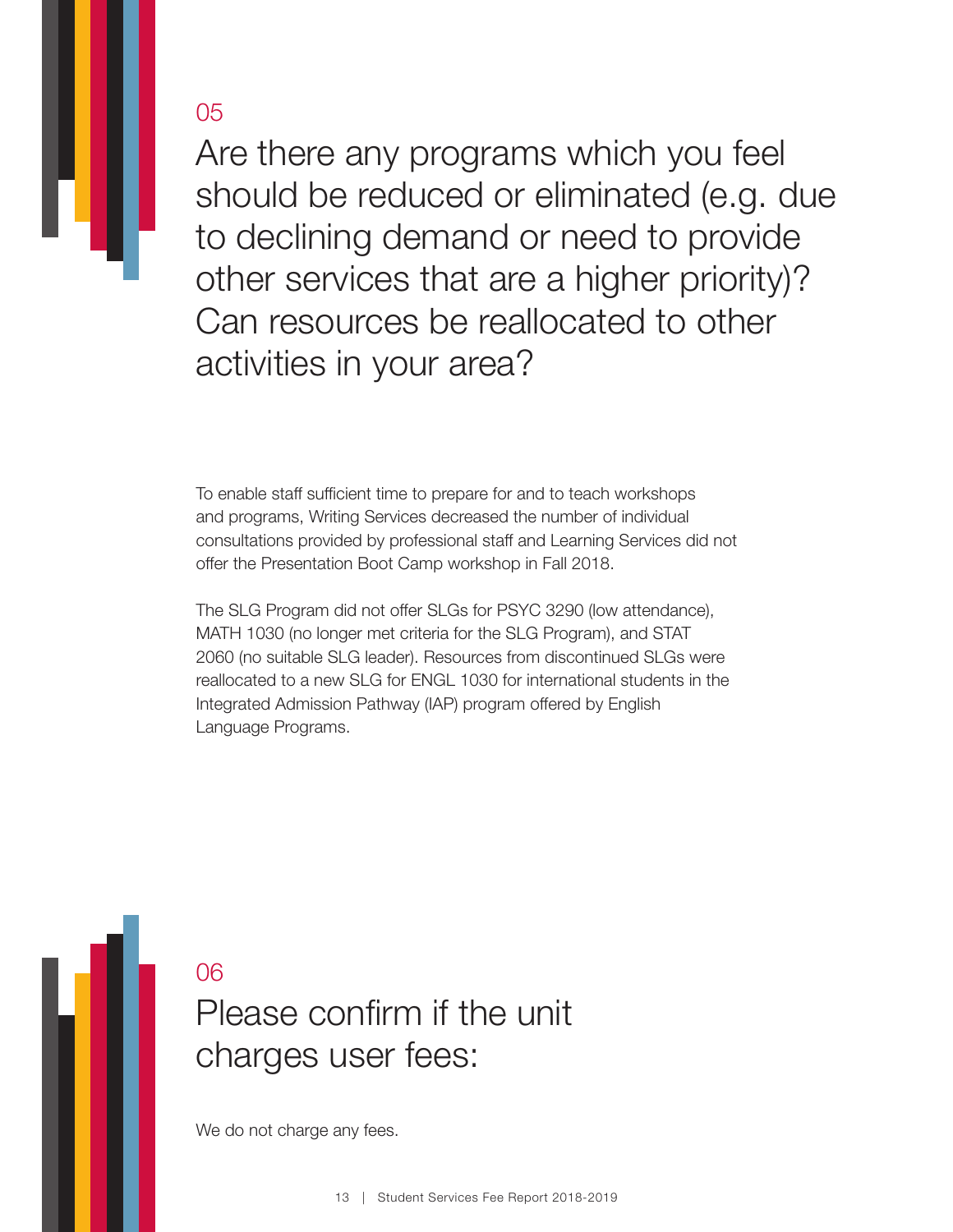## Any Additional Comments? 07

IJ

The data above, while demonstrating the impact of our services on students as users, do not emphasize the important role of our student paraprofessional staff, who number over 100 each fall and winter semester. Our professional staff regularly integrate multiple opportunities for training, including weekly meetings, online training modules, and the mentoring of junior student paraprofessionals with more experienced senior student paraprofessionals. Our student staff also organize and lead a half-day conference each winter semester.

In the past year, the Learning Commons (which includes Learning Services, Supported Learning Groups, and Writing Services) has undertaken a project to revisit its definition, purpose, and participating partners. We gathered data from students, faculty, and staff, and explored how our collaborative approach to service delivery should move forward. Final recommendations will be shared in Winter 2020.